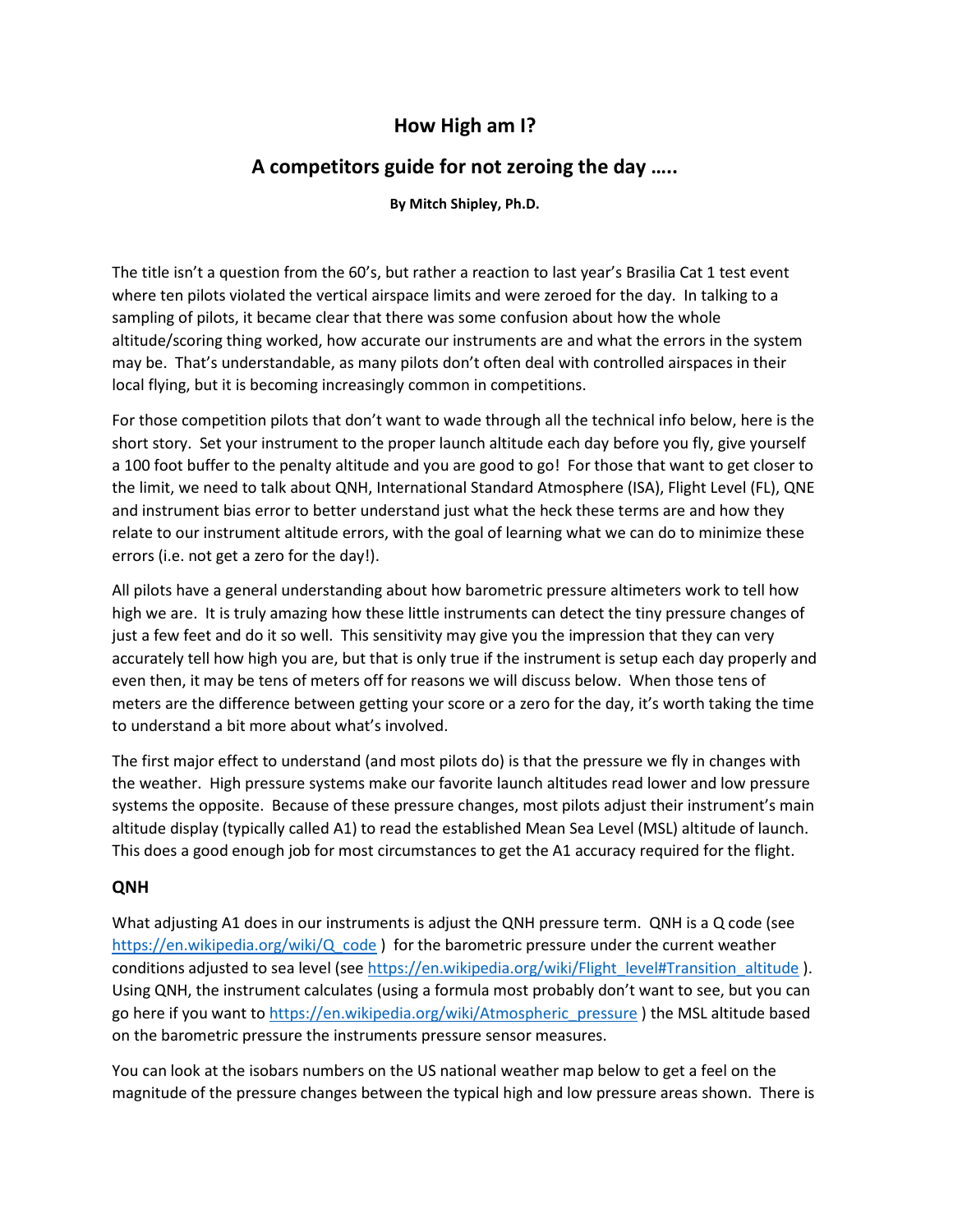around 20-30 millibar (mb) difference between the high and low pressure systems. Of more interest to us is the 5-10 mb difference between the high pressure systems, as we typically don't fly around in the low pressure systems. With a one mb pressure change being equivalent to about 8 meters, not adjusting your A1 for the current pressure of the day (or doing it improperly) can easily result in errors in the 50-100 meter range. Note that the isobar numbers shown are not the pressures measured at the location, but rather the measured pressures adjusted by the formula mentioned above to the equivalent pressures that would exist under the current weather conditions at zero MSL – which you might suspect by now is the QNH for that location!



### **ISA**

Now let's talk about the International Standard Atmosphere (ISA), probably the easiest term to understand and the shortest conversation. The QNH discussion made clear that we know our atmosphere changes with the weather patterns. To have a common starting point with which to talk about our changing atmosphere, the ISA is the agreed to "average weather condition" atmosphere (see https://en.wikipedia.org/wiki/International Standard Atmo for more). If you have an ISA weather day, the atmospheric pressure at zero MSL (the QNH) is 1013.25 millibars (mb). As you may have already noticed, the weather map above shows high pressure areas with QNHs above 1013.25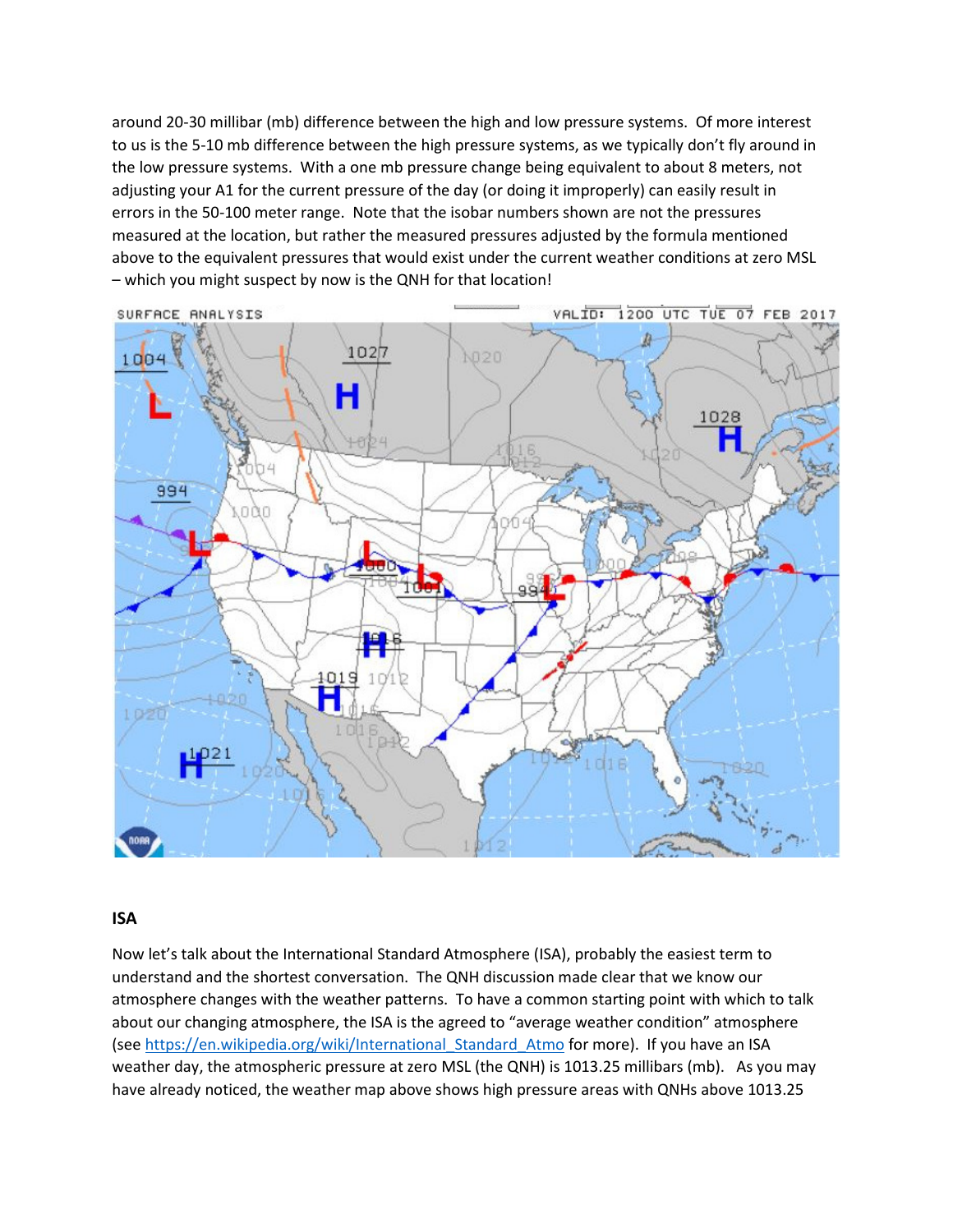mb and low pressure areas less. Based on the defined ISA, 1013.25 mb is the QNH dividing line between high and low pressure systems and is also a common ground (or rather weather) that allows us to define our next term.

## **FL and QNE**

From the QNH discussion above, it is clear that in order to have all pilots flying around with the same MSL reference altitudes (and know how high they are over the terrain below!) each has to be reset their QNH as they travel around. As the concern over terrain clearance goes down (i.e. we get really high) and the flight distances get very long, it makes more sense to fly by Flight Levels (FL). FLs are what the altimeter reads when you set the reference pressure (QNH) to the ISA of 1013.25 mb. What is good about this is it is easy (no resetting the altimeter as you fly along) and everyone is flying with the same reference altimeter setting, which makes vertical separation schemes more effective. Flying by FL is done by aircraft flying above what is called the transition altitude, which is typically in the 10K to 18K foot MSL range and is where most commercial airline flights spend most of their time.

The bad thing about flying by FL is you don't know how high you are above the ground unless somebody tells you more info. That is where QNE comes in. QNE is also Q code that sounds kind of close to QNH, but they are a quite different! QNH is a pressure term value (i.e. 1023 mb) that pilots set their altimeters to and that changes day to day and from place to place depending on weather. QNE, however, is the pressure altitude of an airport runway (i.e. 1534 meters) your A1 would read if you set QNH to the ISA value of 1013.25 mb on your altimeter (i.e. flying by FL). Note that the QNE value (the pressure altitude of the runway) changes with weather conditions.

Although the above is the precise definition of QNE, it is more often used to talk about any pressure altitude determined by setting the altimeters QNH term to 1013.25 mb. So being a little lose with the definition, QNE is the pressure altitude used in flying by Flight Level (FL) and is what most all our flight instruments record in the IGC file format track log for pressure altitude. This last point is why it is worth having in this discussion. The IGC file format specification requires the QNE pressure altitude to be recorded because this provides "the level playing field" from which QNH can then be used to adjust the altitude calculations for the variable weather conditions of each task. It would be much harder to evaluate track log pressure altitudes if what was recorded was everyone's properly (or improperly) QNH adjusted A1 pressure altitudes. The way your altitude is evaluated for possible airspace violations is by correcting the QNE pressure altitude recorded in the IGC file format track log for the QNH pressure of the flying day, unless of course if the airspaces are defined by FLs.

OK, so now you have the reasons our comp rules require the task board to have both the MSL altitude of launch and the QNH for the day that will be used by the scorekeeper to evaluate each pilot's track log. See Sporting Code Section 7A Edition 2016 section 6.3.2 Altitude Verification (available here http://www.fai.org/civl-documents ) for the current task board requirements and know that these words will become even more specific when recent changes agreed to in February 2017 become effective in May 2017. With this task board information, you can properly set A1 at launch and, if you have followed all the discussion above, get a feel for your instrument's bias error and/or validate the bias error you measured.

### **Instrument Bias Error**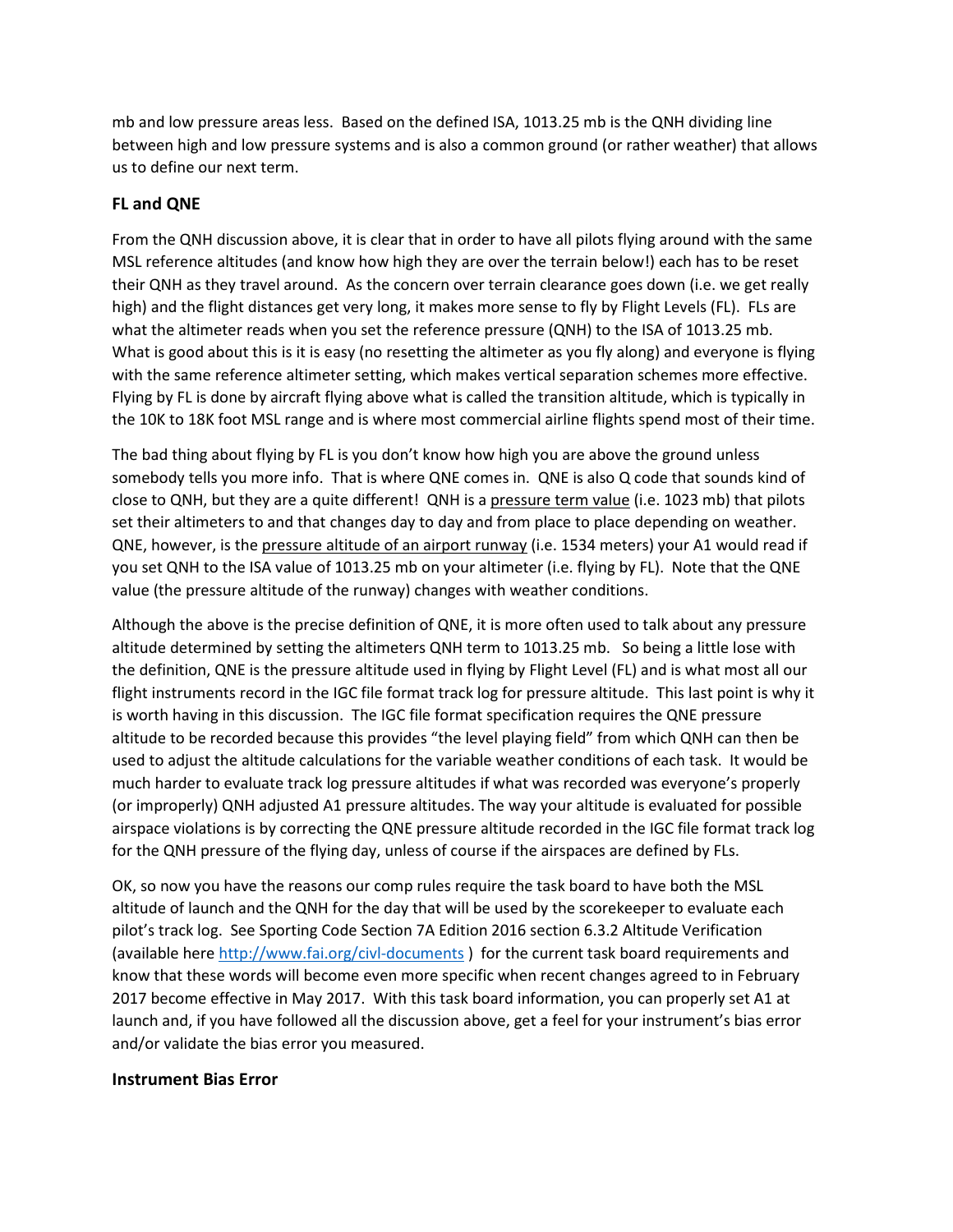With QNH, ISA, FL and QNE defined (are you still with me?) it is time to talk about instrument bias error. This is an effect very few pilots I know either determine or take into consideration. While our instruments are crazy accurate and exceptionally linear at measuring relative altitude changes (i.e. I've gone up ten feet), the absolute accuracy of the pressure sensor often have a calibration error (a high or low bias), which can drift over time as the instrument gets older and banged around. A recent survey of the instruments in a competition showed these errors to be in the +/- 20-ish meter range. That said, the error should not change quickly over time (unless you are really hard on your equipment) and its relatively straightforward to figure out what your instrument error is.

On a low wind, high pressure day (i.e. the pressure is the same over a wide area) call (or even better, go to) a local airport or google the local weather resources and get the QNH for the day. Set (or least display) that QNH in your instrument at a place where you precisely know the MSL altitude (again, going to an airport is nice for this). You can then get your instruments error offset for both the QNH bias in mb or the altitude bias in meters or in feet. The pictures below show you how this looks on a 6030 at an airport reporting station. Setting the precise QNH (at this station, QNH was in inches of mercury (inHg) and is on the top left of the reporting station display) and comparing the resulting A1 altimeter reading to the known altitude (7523 ft MSL in this case, as shown on the bottom right of the reporting station display) gives the bias error in feet (27 feet low for the 6030 pictured). Setting A1 to the precise altitude gives you the QNH bias error (0.03 inHg high for the 6030 pictured). The astute will figure out that 0.01 inHg equates to about 10 feet of altitude change.





**Figure 1:** Instrument set to precise QNH **Figure 2:** Instrument set to precise field altitude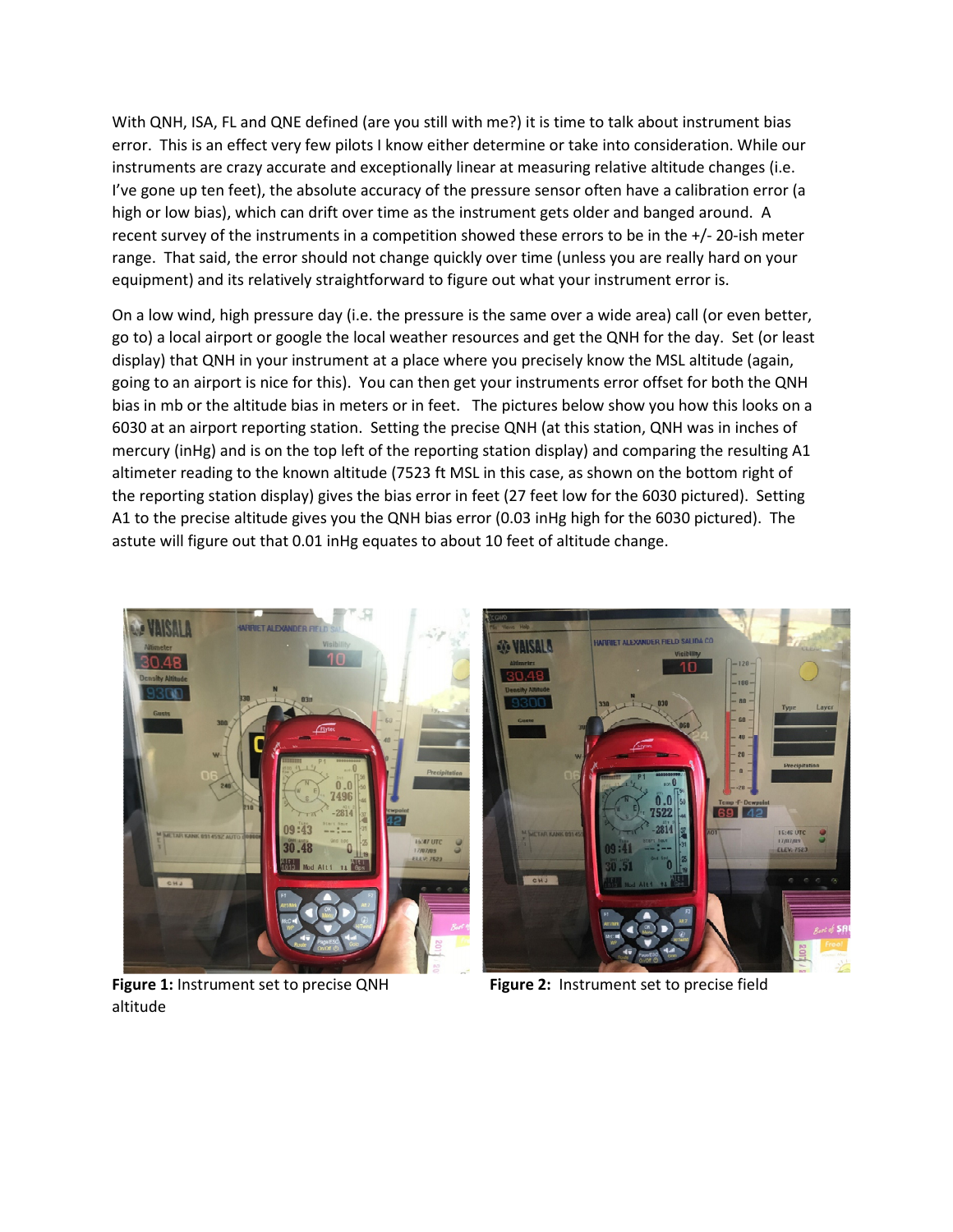#### **Known Bias Error – What to Do?**

I'd like to tell you it is a simple matter to understand how to deal with your instrument bias error, but I'm afraid it is not. Consider the case of an instrument with a pressure sensor that has a low bias error. A low reading pressure sensor results in the instrument reporting a higher altitude, both in the recorded QNE and the QNH adjusted A1 if QNH is set to the accurate QNH for the day. In this low bias error case, if you set the correct QNH, you would notice that your A1 would be reading a bit higher than the actual launch MSL elevation. Noticing this, you could then set the correct launch MSL elevation by setting your QNH a bit low. If during the subsequent flight you fly right to the altitude limit based on your A1 reading (with all the other comp pilots that go right to the edge), you all would be precisely at the altitude limit because of how accurate our instruments are at sensing relative changes. Because of your instruments low bias error, however, the recorded a QNE pressure altitude in your track log, when adjusted for the correct QNH of the day by the scorekeeper, would have you violating the airspace by the altitude difference corresponding to your instruments bias error and you risk a penalty.

If instead, you set your instrument up for the task board QNH, your A1 would read a bit high at launch. Then during the flight when all the other pilots without bias errors go right to the limit, you would be below them looking at your A1 indicating that you were at the limit and thinking they were cheating. The good news about this case is that when you set the task board QNH and keep your A1 below the limit you will avoid a penalty. To complete the mind bending exercise, it will be "left to the student" to go through the opposite case to see the similar issues, only the other way around.

The good news is that our instrument manufacturers are pretty darn good at what they do and build, so we are talking about +/- 10-ish meters here, not a hundred. That said, for those comp pilots that want to be right on the edge of what instrument accuracy allows, many instruments can be calibrated by the factory. CIVL is also considering ways the scoring system software can determine and account for instrument bias errors and automatically apply the bias error to the track logs, but that is still a ways away.

## **Summary**

All that was discussed above boils down to just one or maybe two things for you to do. 1) Adjust your A1 correctly at launch for the known MSL altitude and, if necessary because of your bias error, 2) Adjust the A1 reading considering the calibration error of your instrument or get the manufacturer to recalibrate the pressure sensor. Doing those two things should get your A1 altimeter to read as close as you can get it to keep you out of trouble with the scorekeeper. If you can keep your eye on A1, your fellow pilots and avoid the cloud suck if the airspace limit is near cloud base (as it was in Brasilia - dealing with that problem is another good topic!) you'll be a steely eyed killer of a competitor while avoiding getting a zero for the day.

A last word to those pilots who may want to say this is too complicated and we should change the rules to be more lenient about air space violations. If you want to fly around restricted airspaces, learn how to be a pilot! As much as I like flying with the bare minimum of rules (that is a big reason why I fly hang gliders), if we want to be allowed to fly in and around the restricted airspaces that "the real pilots" use, it is our obligation to know how to fly our craft in accordance with the rules. There also is a very easy answer on how to avoid an airspace violation penalty. Have a big buffer zone